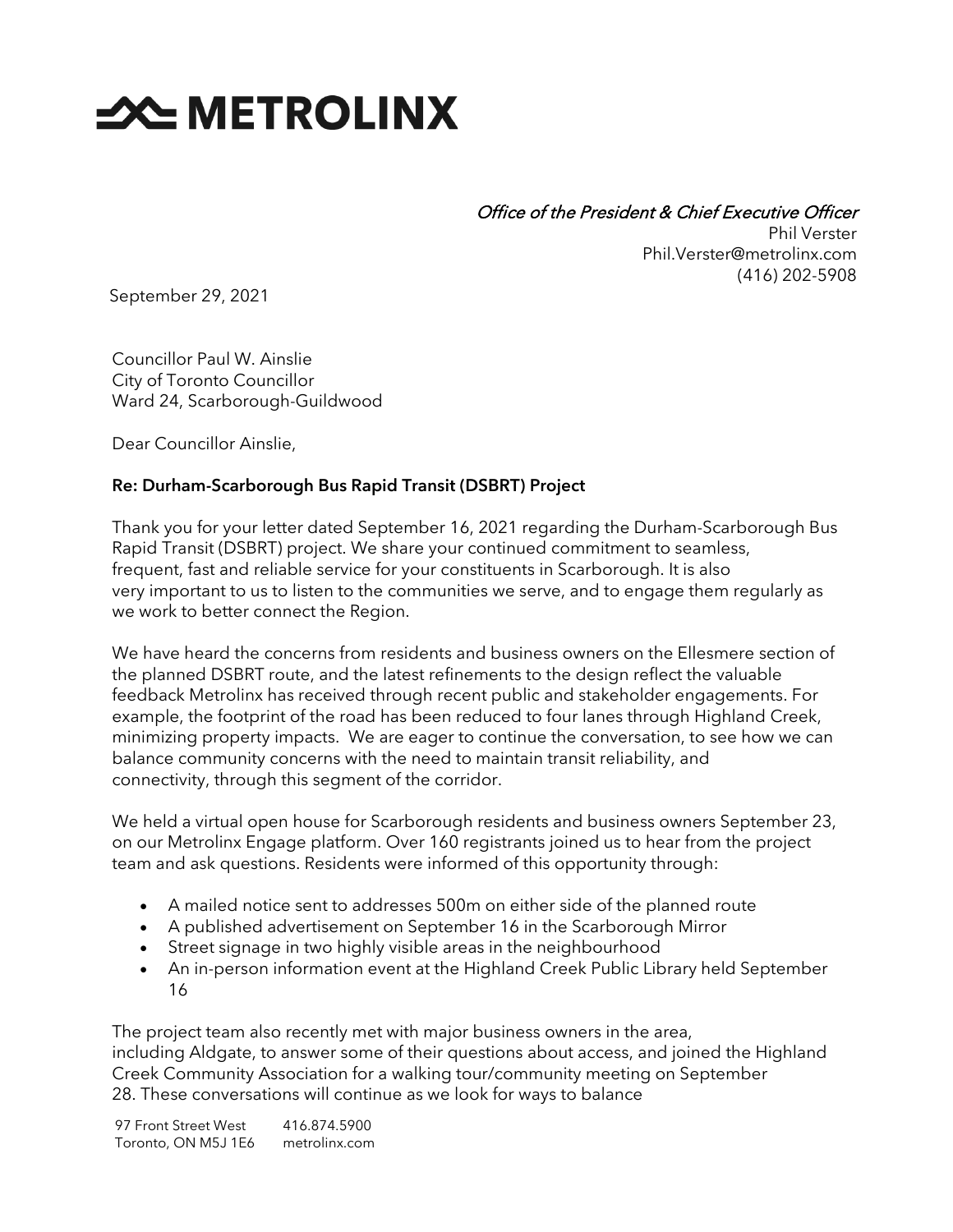community concerns with the need to maintain transit reliability through this segment of the corridor. To address what we have heard already, we are committed to exploring potential enhancements to the project plan, including:

- Consideration of a new traffic signal in front of Centennial Rink to facilitate access for trucks into the employment area (the precise location will be determined at the detailed design stage, in close collaboration with City staff)
- A safety audit of the corridor will be completed during detailed design, which will assess implementation of the raised median curbs.
- The Preliminary Design Business Case will consider a phased approach to delivery of the corridor, with construction commencing in Durham Region ahead of Scarborough. With a phased approach, curbed medians through the Ellesmere community can be delivered in the later stages of project delivery, as traffic conditions evolve.

We would be happy to meet with you and your office at your convenience to address some of your specific concerns and how this stage of consultation with the Ellesmere community will inform the preliminary design. We would appreciate any opportunity to clarify elements of the project and share traffic studies. To specifically respond to one concern noted in your letter, the centre median design proposed along Ellesmere will be continued throughout Durham Region, except in Oshawa where the bus will be running along one-way streets. This configuration has been proven to be the most effective in terms of bus reliability and general traffic flow, while significantly improving safety for road users, cyclists, and pedestrians.

As part of the Transit Project Assessment Process, Metrolinx will host the fourth Public Information Centre #4 (PIC #4), virtually on our Metrolinx Engage platform in late October. This was postponed by two weeks to allow for a dedicated Scarborough session, to give Highland Creek and the Ellesmere area an opportunity to speak directly to the project team, and to have their questions answered.

The community can get in touch with our dedicated Community Engagement team at [dsbrt@metrolinx.com](mailto:dsbrt@metrolinx.com) any time with inquiries and feedback about the project. We would also be happy to meet with you and/or your team at your convenience.

We look forward to continuing the conversation with this important community as we fine tune the preliminary design and work to advance this important transit project.

For updates and to access our previous public engagement material: [www.metrolinxengage.com/dsbrt.](http://www.metrolinxengage.com/dsbrt)

Sincerely,

Phil Verster President & CEO